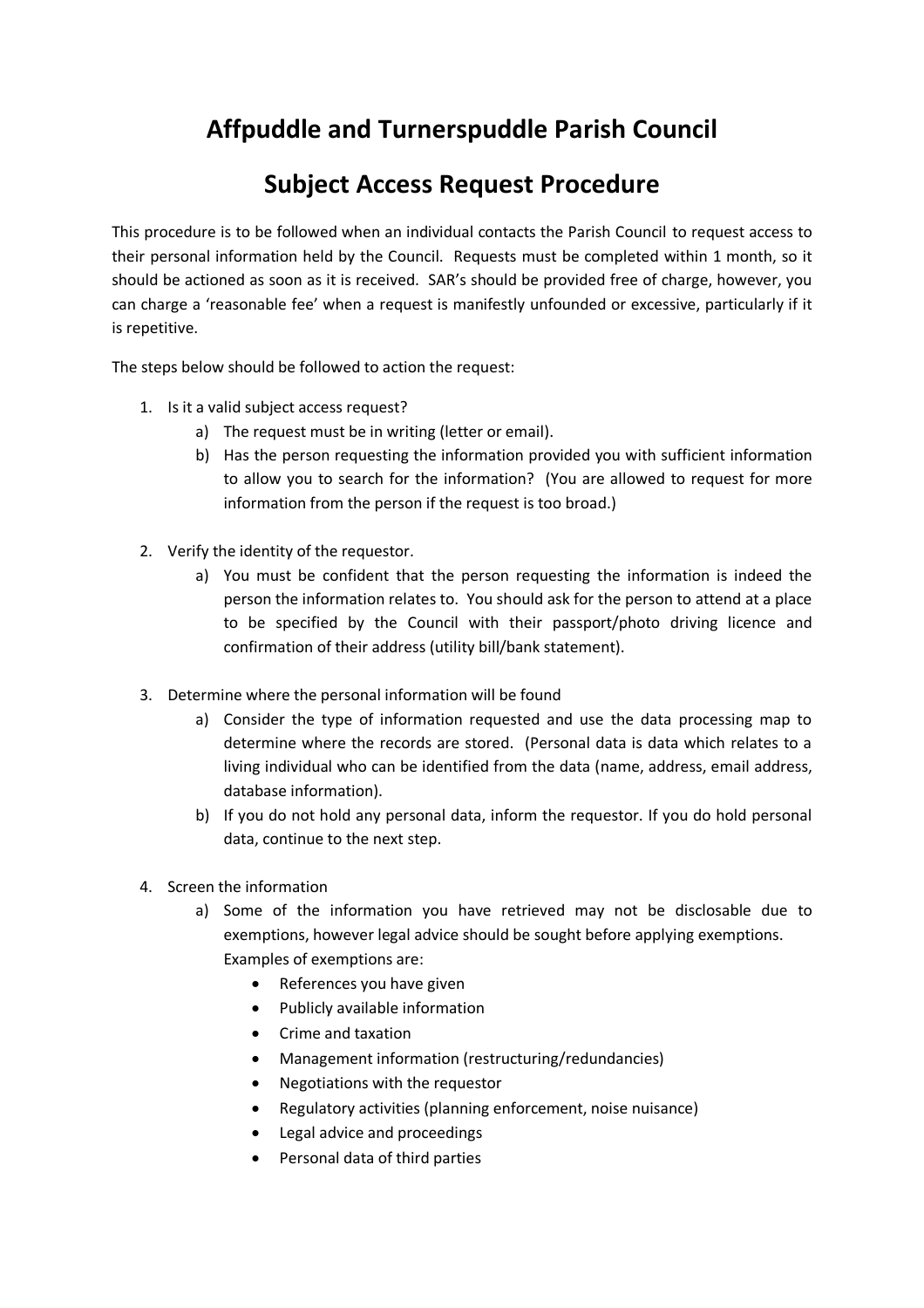- 5. Are you able to disclose all the information?
	- a) In some cases, emails and documents may contain the personal information of other individuals who have not given their consent to share their personal information with others. If this is the case, the other individual's personal data must be redacted before the SAR is sent out.
- 6. Prepare the SAR response (using the sample letters at the end of this document) and make sure to include as a minimum the following information:
	- a) the purposes of the processing;
	- b) the categories of personal data concerned;
	- c) the recipients or categories of recipients to whom personal data has been or will be disclosed, in particular in third countries or international organisations, including any appropriate safeguards for transfer of data;
	- d) where possible, the envisaged period for which personal data will be stored, or, if not possible, the criteria used to determine that period;
	- e) the existence of the right to request rectification or erasure of personal data or restriction of processing of personal data concerning the data subject or to object to such processing;
	- f) the right to lodge a complaint with the Information Commissioners Office ("ICO");
	- g) if the data has not been collected from the data subject: the source of such data;
	- h) the existence of any automated decision-making, including profiling and any meaningful information about the logic involved, as well as the significance and the envisaged consequences of such processing for the data subject.

Be sure to also provide a copy of the personal data undergoing processing.

All SAR's should be logged to include the date of receipt, identity of the data subject, summary of the request, indication of if the Council can comply, date information is sent to the data subject.

Sample letters:

### **Replying to a subject access request providing the requested personal data**

"[Name] [Address] [Date]

Dear [Name of data subject]

#### **Data Protection subject access request**

Thank you for your letter of *[date]* making a data subject access request for *[subject]*. We are pleased to enclose the personal data yourequested.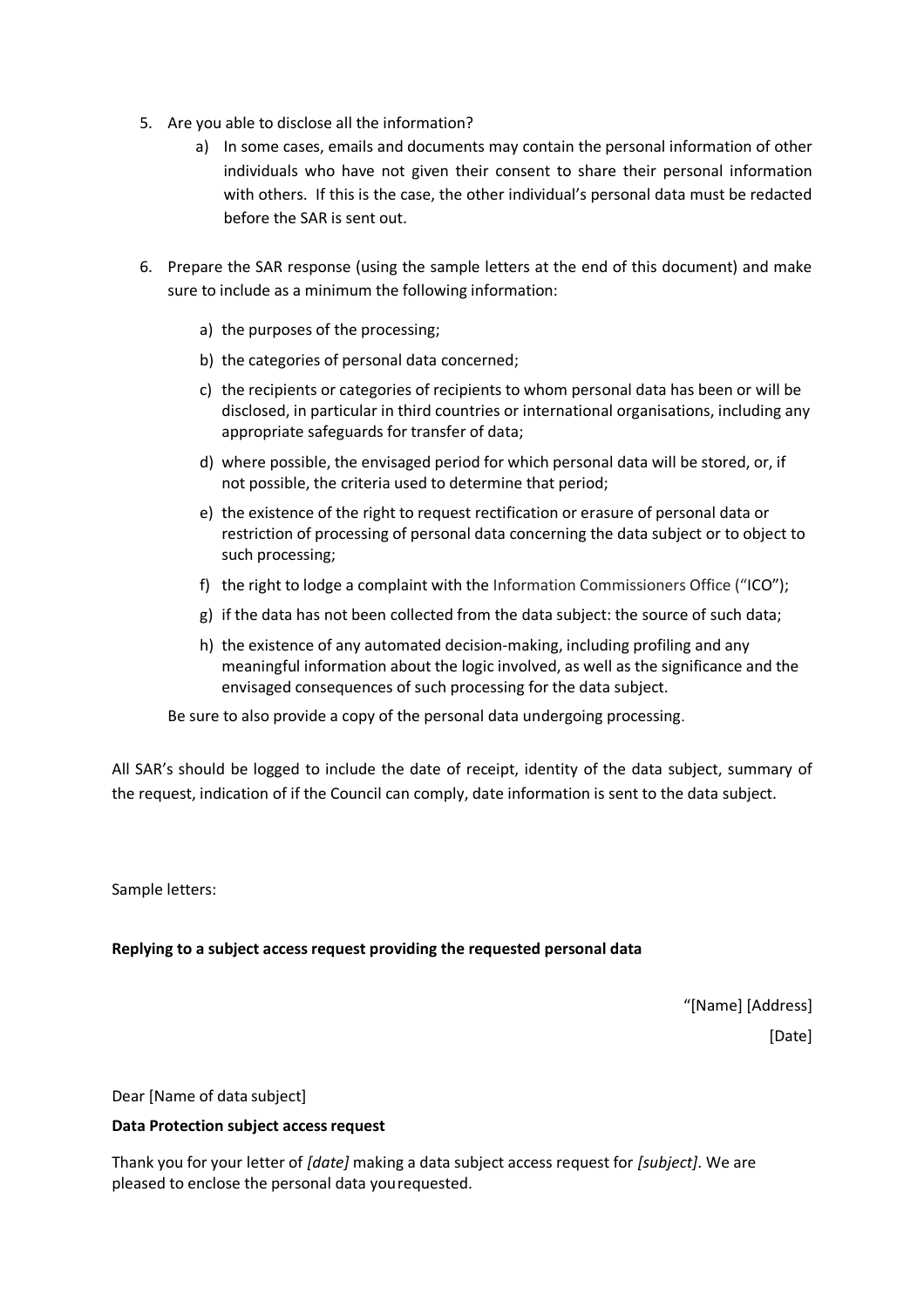Include 6(a) to (h) above.

Copyright in the personal data you have been given belongs to the council or to another party. Copyright material must not be copied, distributed, modified, reproduced, transmitted, published or otherwisemade available in whole or in part without the prior written consent of the copyright holder.

Yours sincerely"

#### **Release of part of the personal data, when the remainder is covered by an exemption**

"[Name] [Address]

[Date]

Dear [Name of data subject]

#### **Data Protection subject access request**

Thank you for your letter of *[date]* making a data subject access request for *[subject]*. To answer your request we asked the following areas to search their records for personal data relating to you:

• [List the areas]

I am pleased to enclose *[some/most]* of the personal data you requested. *[If any personal data has been removed]* We have removed any obvious duplicate personal data that we noticed as we processed your request, as well as any personal data that is not about you. You will notice that *[if there are gaps in the document]* parts of the document(s) have been blacked out. *[OR if there are fewer documents enclose]* I have not enclosed all of the personal data you requested. This is because *[explain why it is exempt]*.

Include 6(a) to (h) above.

Copyright in the personal data you have been given belongs to the council or to another party. Copyright material must not be copied, distributed, modified, reproduced, transmitted, published, or otherwisemade available in whole or in part without the prior written consent of the copyright holder.

Yours sincerely"

#### **Replying to a subject access request explaining why you cannot provide any of the requested personal data**

"[Name] [Address] [Date]

Dear [Name of data subject]